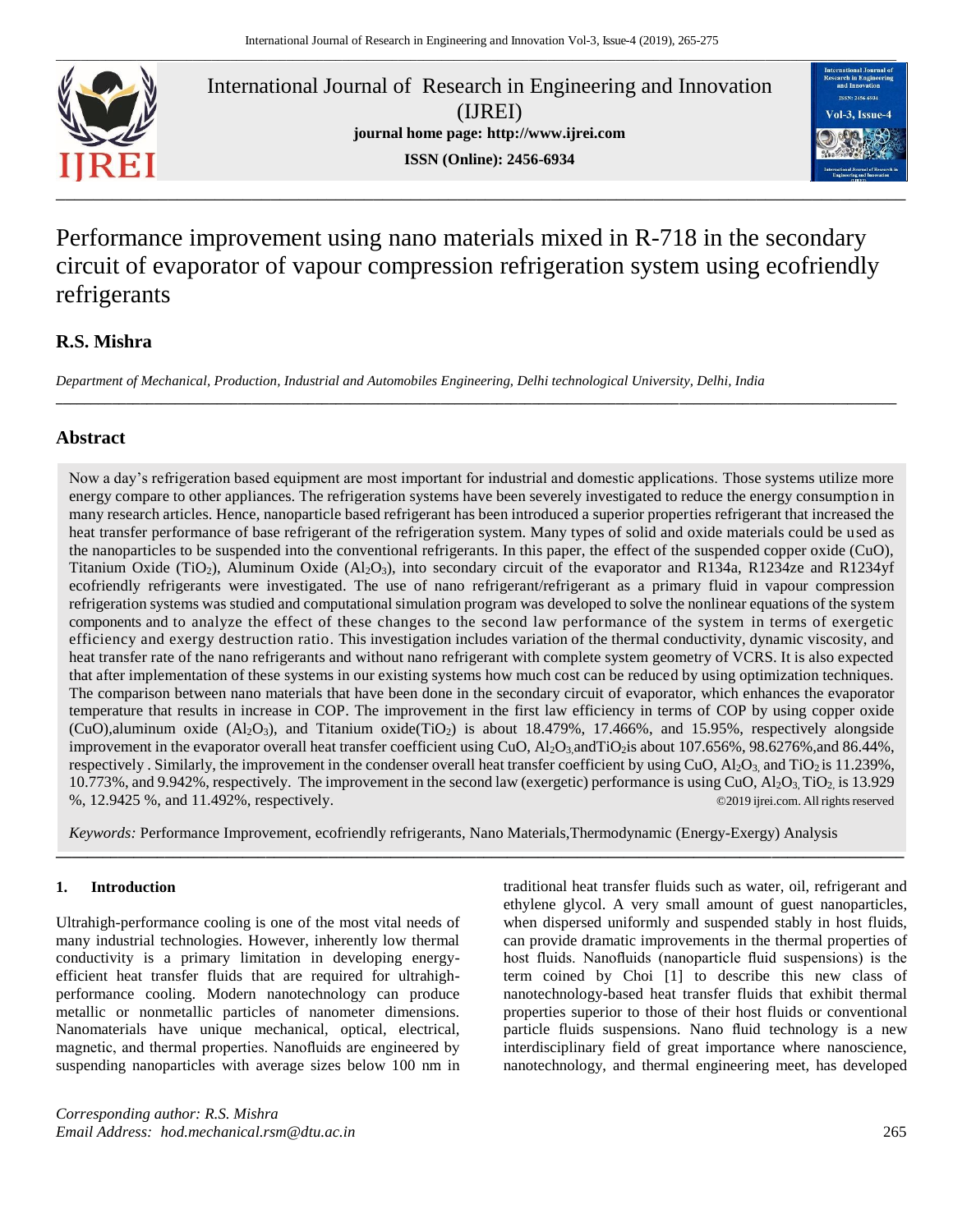largely over the past decade. The goal of nanofluids is to achieve the highest possible thermal properties at the smallest possible concentrations (preferably <1% by volume) by uniform dispersion and stable suspension of nanoparticles (preferably <10 nm) in host fluids.. Since Choi [1] conceived the novel concept of nanofluids in the spring of 1993, talented and studious thermal scientists and engineers in the rapidly growing nanofluids community have made scientific breakthrough not only in discovering unexpected thermal properties of nanofluids, but also in proposing new mechanisms behind enhanced thermal properties of nanofluids, developing unconventional models of nanofluids, and identifying unusual opportunities to develop nextgeneration coolants such as smart coolants for computers, Industrial appliances and safe coolants for nuclear reactors. As a result, the research topic of nanofluids has been receiving increased attention worldwide.

# *1.1 Development of the concept of nanofluid*

In the development of energy-efficient heat transfer fluids, the thermal conductivity of the heat transfer fluids plays a vital role. Despite considerable previous research and development efforts on heat transfer enhancement, major improvements in cooling capabilities have been constrained because traditional heat transfer fluids used in today's thermal management systems, such as water, oils, and ethylene glycol, have low thermal conductivities, also pure refrigerant orders-of-magnitude smaller than those of most solids. Due to increasing global competition, a number of industries have a strong need to develop advanced heat transfer fluids with significantly higher thermal conductivities than are presently available. It is well known that at room temperature, metals in solid form have orders of magnitude higher thermal conductivities than those of fluids. For example, the thermal conductivity of copper at room temperature is about 700 times greater than that of water and about 3000 times greater than that of engine oil, as shown in Table 1.. The thermal conductivity of metallic liquids is much greater than that of nonmetallic liquids. Therefore, the thermalConductivities of fluids that contain suspended solid metallic particles could be expected to be significantly higher than those of conventional heat transfer fluids.

| Table 1. Thermal Conductivity of Various Materials |
|----------------------------------------------------|
|----------------------------------------------------|

| All the property of nanoparticle is taken at 300 K unless mentioned. |                   |                                 |  |
|----------------------------------------------------------------------|-------------------|---------------------------------|--|
| Type                                                                 | Material          | Thermal conductivity<br>(W/m.K) |  |
|                                                                      | Silver            | 429                             |  |
| Metallic solids                                                      | Copper            | 401                             |  |
|                                                                      | Aluminum          | 237                             |  |
| Nonmetallic solids                                                   | Diamond           | 3300                            |  |
|                                                                      | Carbon nanotube   | 3000                            |  |
|                                                                      | Silicon           | 148                             |  |
|                                                                      | Alumina $(Al2O3)$ | 40                              |  |
| Metallic liquids                                                     | Sodium at 644 K   | 72.3                            |  |
| Nonmetallic<br>liquids                                               | Water             | 0.613                           |  |
|                                                                      | Ethylene glycol   | 0.253                           |  |
|                                                                      | Engine oil        | 0.145                           |  |

Modern nanotechnology has enabled the production of metallic or nonmetallic nanoparticles with average crystallite sizes below 100 nm. The mechanical, optical, electrical, magnetic, and thermal properties of nanoparticles are superior to those of conventional bulk materials with coarse grain structures. Recognizing an excellent opportunity to apply nanotechnology to thermal engineering, Choi conceived the novel concept of nanofluids by hypothesizing that it is possible to break down these century-old technical barriers by exploiting the unique properties of nanoparticles. Nanofluids are a new class of nanotechnologybased heat transfer fluids engineered by dispersing nanometersized particles with typical length scales on the order of 1 to 100 nm (preferably, smaller than 10 nm in diameter) in traditional heat transfer fluids. At the 1995 annual winter meeting of the American Society of Mechanical Engineers (Choi, 1995) Choi presented the remarkable possibility of doubling the convection heat transfer coefficients using ultrahigh-conductivity nanofluids instead of increasing pumping power by a factor of 10.

# *1.2 Importance of Nano size*

As noted above the basic concept of dispersing solids in fluids to enhance thermal conductivity is not new; it can be traced back to Maxwell. Solid particles are added because they conduct heat much better than do liquids. The major problem with the use of large particles is the rapid settling of these particles in fluids. Other problems are abrasion and clogging. These problems are highly undesirable for many practical cooling applications. Nanofluids have pioneered in overcoming these problems by stably suspending in fluids nanometer-sized particles instead of millimeter- or micrometer-sized particles. Compared with microparticles, nanoparticles stay suspended much longer and possess a much higher surface area. The surface/volume ratio of nanoparticles is 1000 times larger than that of microparticles. The high surface area of nanoparticles enhances the heat conduction of nanofluids since heat transfer occurs on the surface of the particle. The number of atoms present on the surface of nanoparticles, as opposed to the interior, is very large. Therefore, these unique properties of nanoparticles can be exploited to develop nanofluids with an unprecedented combination of the two features most highly desired for heat transfer systems: extreme stability and ultrahigh thermal conductivity. Furthermore, because nanoparticles are so small, they may reduce erosion and clogging dramatically. Other benefits envisioned for nanofluids include decreased demand for pumping power, reduced inventory of heat transfer fluid, and significant energy savings.

Because the key building block of nanofluids is nanoparticles (1000 times smaller than microparticles), the development of nanofluids became possible simply because of the advent of nanotechnology in general and the availability of nanoparticles in particular. Researchers in nanofluids exploit the unique properties of these tiny nanoparticles to develop stable and high-thermalconductivity heat transfer fluids. Stable suspension of small quantities of tiny particles makes conventional heat transfer fluids cool faster and thermal management systems smaller and lighter. It should be noted that in today's science and technology, size matters. Size is also an important physical variable in nanofluids because it can be used to tailor nanofluid thermal properties as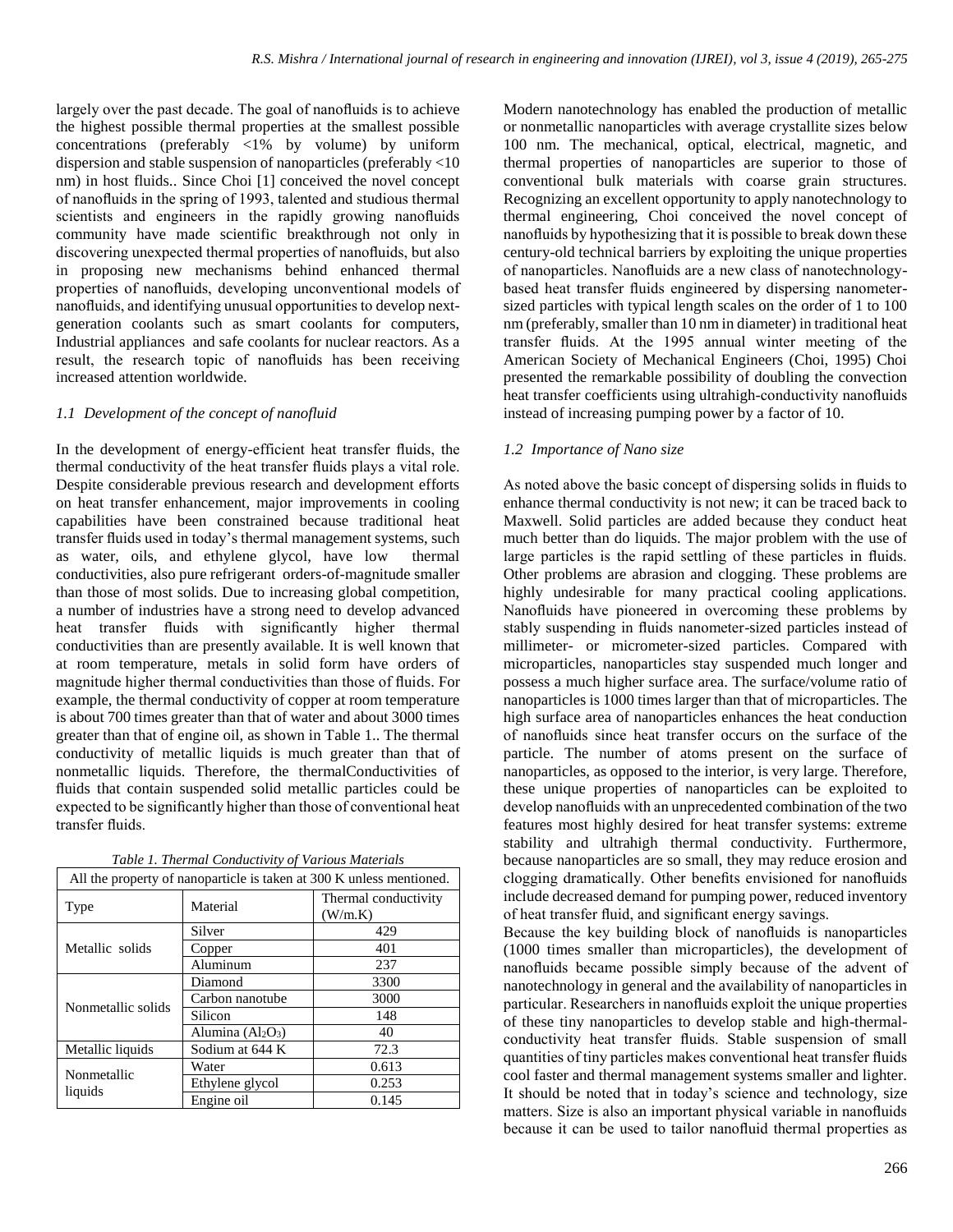well as the suspension stability of nanoparticles. Maxwell's concept is old, but what is new and innovative with the concept of nanofluids is the idea of using nanometer-sized particles (which have become available to investigators as well as commercially only recently) to create stable and highly conductive suspensions, primarily for suspension stability (gravity is negligible) and for dynamic thermal interactions.

# *1.3 Making of Nanofluid*

Materials for base fluids and nanoparticles are diverse. Stable and highly conductive

Nanofluids are produced by one- and two-step production methods. Both approaches to creating nanoparticle suspensions suffer from agglomeration of nanoparticles, which is a key issue in all technology involving nanopowders. Therefore, synthesis and suspension of nearly non agglomerated or mono dispersed nanoparticles in liquids is the key to significant enhancement in the thermal properties of nanofluids.

### *1.3.1 Material for Nanoparticles and Fluids*

Modern fabrication technology provides great opportunities to process materials actively at nanometer scales. Nano structured or nanophase materials are made of nanometer-sized substances engineered on the atomic or molecular scale to produce either new or enhanced physical properties not exhibited by conventional bulk solids. Therefore, particles smaller than 100 nm exhibit properties different from those of conventional solids. The noble properties of nanophase materials come from the relatively high surface area/volume ratio, which is due to the high proportion of constituent atoms residing at the grain boundaries. The thermal, mechanical, optical, magnetic, and electrical properties of nanophase materials are superior to those of conventional materials with coarse grain structures. Consequently, research and development investigation of nanophase materials has drawn considerable attention from both material scientists and engineers.

#### *1.3.2 Nanoparticle material types*

Nanoparticles used in nanofluids have been made of various materials, such as oxide ceramics  $(A<sub>2</sub>O<sub>3</sub>, CuO)$ , nitride ceramics (AlN, SiN), carbide ceramics (SiC, TiC), metals (Cu, Ag, Au), semiconductors (TiO<sub>2</sub>, SiC), carbon nanotubes, and composite materials such as alloyed nanoparticles  $Al_{70}Cu_{30}$  or nanoparticle core–polymer shell composites. In addition to nonmetallic, metallic, and other materials for nanoparticles, completely new materials and structures, such as materials "doped" with molecules in their solid–liquid interface structure, may also have desirable characteristics.

Many types of liquids, such as water, ethylene glycol, refrigerant and oil, have been used as host liquids in nanofluids.

### *1.3.3 Method of Nanoparticle Manufacture*

Fabrication of nanoparticles can be classified into two broad categories: physical

Processes and chemical processes Kimoto [3]. Currently, a number of methods exist for the manufacture of nanoparticles. Typical physical methods include inert-gas condensation (IGC), developed by Granqvist and Buhrman (1976), and mechanical grinding. Chemical methods include chemical vapor deposition (CVD), chemical precipitation, micro emulsions, thermal spray, and spray pyrolysis. The current processes for making metal nanoparticles include IGC, mechanical milling, chemical precipitation, thermal spray, and spray pyrolysis.

#### *1.3.4 Dispersion of Nanoparticles in Liquids*

Stable suspensions of nanoparticles in conventional heat transfer fluids are produced by two methods, the two-step technique and the single-step technique. The two-step method first makes nanoparticles using one of the above-described nanoparticle processing techniques and then disperses them into base fluids. The *single-step method* simultaneously makes and disperses nanoparticles directly into base fluids. In either case, a well-mixed and uniformly dispersed nanofluid is needed for successful production or reproduction of enhanced properties and interpretation of experimental data. For nanofluids prepared by the two-step method, dispersion techniques such as high shear and ultrasound can be used to create various particle–fluid combinations.

Most nanofluids containing oxide nanoparticles and carbon nanotubes reported in the open literature are produced by the twostep process. If nanoparticles are produced in dry powder form, some agglomeration of individual nanoparticles may occur due to strong attractive Van Der Waals forces between nanoparticles. This undesirable agglomeration is a key issue in all technology involving making nanofluids using the two-step processes has remained a challenge because individual particles quickly agglomerate before dispersion, and nanoparticle agglomerates settle out in the liquids. Well-dispersed stable nanoparticle suspensions are produced by fully separating nanoparticle agglomerates into individual nanoparticles in a host liquid. In most nanofluids prepared by the two-step process, the agglomerates are not fully separated, so nanoparticles are dispersed only partially. Although nanoparticles are dispersed ultrasonically in liquid using a bath or tip sonicitor with intermittent sonication time to control overheating of nanofluids, this two-step preparation process produces significantly poor dispersion quality. Because the dispersion quality is poor, the conductivity of the nanofluids is low. Therefore, the key to success in achieving significant enhancement in the thermal properties of nanofluids is to produce and suspend nearly mono dispersed or non-agglomerated nano particles in liquids.

A promising technique for producing non agglomerating nano particles involve condensing nano phase powders from the vapor phase directly into a flowing low-vapour-pressure fluid. The direct evaporation–condensation process yielded a uniform distribution of nanoparticles in a host liquid.

### *1.4 Synthesis of Nanofluid*

There are several factors of interest when considering a given synthetic approach such as nanoparticle material, concentration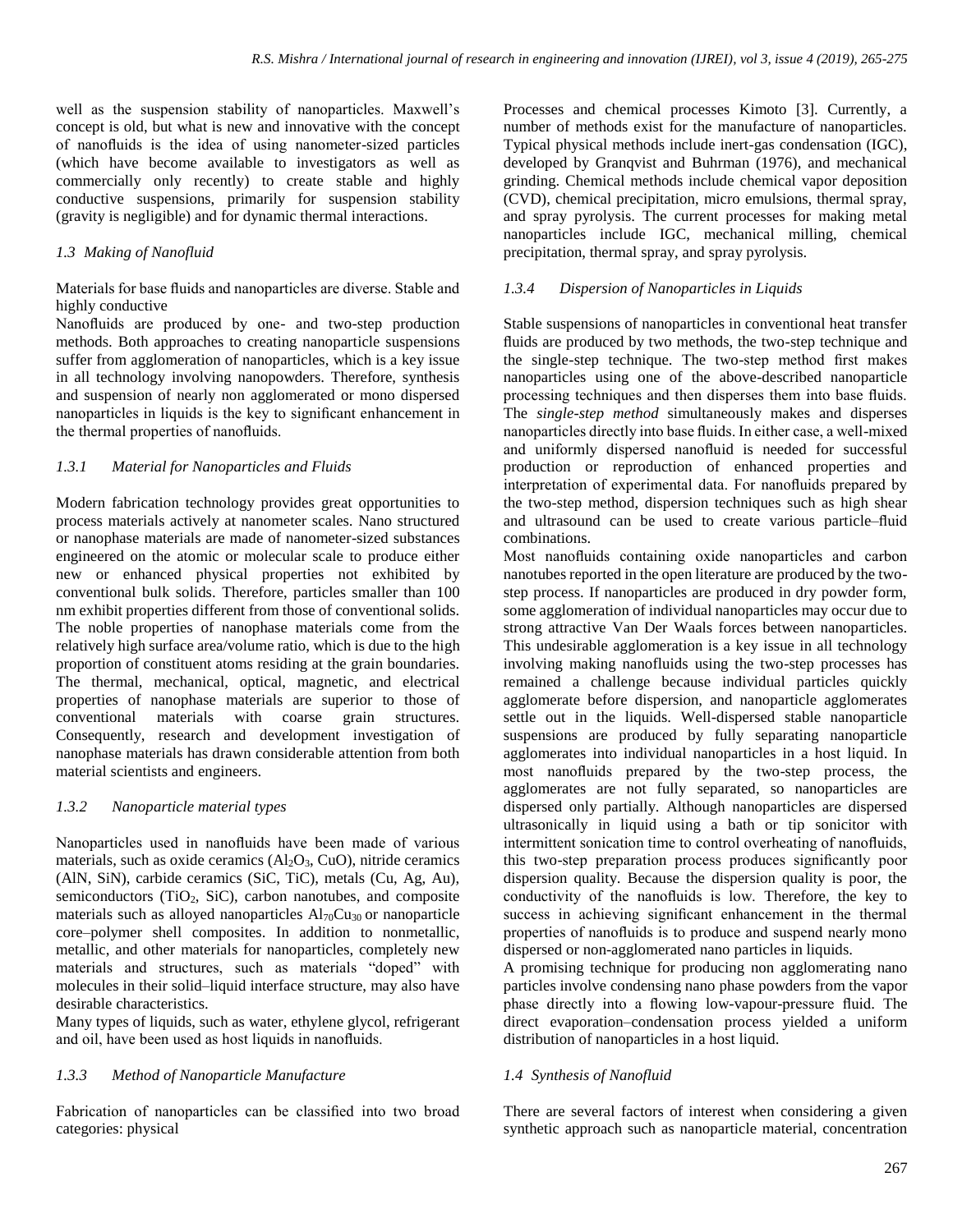size and shape of nano particle in base fluid, all these parameter play major role in design and synthesis of nanofluid. The complex correlation between all these parameter on the performance of nanofluid in shown in Fig.1. Here we can see that all parameter for example when we increase the concentration of nano particles in base fluid the all four thermo-physical of nanofluid will be changed.



*Figure 1. Complexity and multi-variability of nanoparticle suspensions*

### **2. Application of nanofluids**

Nanofluids are a new type of heat transfer fluid engineered by uniform and stable suspension of nanometer-sized particles into liquids. Most nanofluids are very dilute suspensions of nanoparticles in liquids and contain a very small quantity, preferably less than 1% by volume, of nanoparticles. The average size of nanoparticles used in nanofluids may vary from 1 to 100 nm (preferably <10 nm). Because nanoparticles are so small, they remain in suspension almost indefinitely and dramatically reduce erosion and clogging compared with the suspension of larger particles. Also, their larger surface area may improve heat transfer. Due to these dramatically thermal properties of nanofluid there are many application of nanofluid have been justified till now. Some of these are given below.

### **3. Cooling applications of nano fluids**

Here few applications of cooling are presented.

### *3.1 Crystal Silicon Mirror Cooling*

One of the first applications of research in the field of nanofluids is for developing an advanced cooling technology to cool crystal silicon mirrors used in high-intensity x-ray. Because an x-ray beam creates tremendous heat as it bounces off a mirror, cooling rates of 2000 to 3000 W/cm<sup>2</sup> should be achievable with the advanced cooling technology. Lee and Choi [24] carried out analysis to estimate the performance of microchannel heat exchangers with water, liquid nitrogen, and nanofluids as the working fluid. For an optimized channel width that minimizes the

thermal resistance of a microchannel heat exchanger, performance of a nanofluid-cooled microchannel heat exchanger has been compared with that of water-cooled and liquid-nitrogencooled microchannel heat exchangers. The results show that nanofluids can remarkably reduce the thermal resistances and increase the power densities, so they demonstrated the superiority of a nanofluid-cooled silicon microchannel heat exchanger. The benefits of using nanofluids as a room-temperature coolant are clear, including dramatic enhancement of cooling rates while operating the advanced cooling system at room temperature.

### *3.2 Electronic cooling*

Many of researcher used gold nanofluids as the working fluid for a conventional meshed circular heat pipe. Monodispersed gold nanoparticles of various sizes (2 to 35 and 15 to 75 nm) were synthesized by the reduction of aqueous hydrogen tetrachloroaurate (HAuCl4) with trisodium citrate and tannic acid. The heat pipe was designed as a heat spreader for a CPU in a notebook or desktop PC. A 200-mesh wire screen was used in the heat pipe being tested. They measured the thermal resistance of the meshed heat pipe with nanofluids and DI water. The thermal resistance of the meshed heat pipe with nanofluids is in the range 0.17 to 0.215° C/W, lower than that with DI water. The results show that at the same charge volume, there is a significant reduction (by as much as 37%) in the thermal resistance of heat pipe with nanofluid compared with DI water. The results also show that the thermal resistance of a vertical meshed heat pipe varies with the size of gold nanoparticles and that monodispersed nanoparticles are better than aggregated nanoparticles. The work clearly shows the advantages of a conventional circular heat pipe with nanofluids over that with DI water.

### *3.3 Vehicle cooling*

Many researcher have been studied the suspension of nanoparticle into the radiator of vehicle and found that by using of nanofluid in radiator coolant we can enhance the fluid heat transfer property of and so that efficient cooling of vehicle engine may be possible. Also some experiment has been done for rotary blade coupling (RBC) of a power transmission system of a real time four-wheel-drive vehicle. It adopts advanced RBC, where a high local temperature occurs easily at high rotating speed. RBC design is so precise that if the local temperature is higher than 266°F, excessive thermal stress may damage its rotating components. As a result, the power cannot be transmitted to the rear wheels, affecting vehicle performance severely. Moreover, the damaged RBC is not repairable and should be replaced. Therefore, it is imperative to improve the heat transfer efficiency to contain excessive thermal stress on the components of the power transmission system. Experiment result show the temperature distribution of the RBC exterior at four different rotating speeds (400, 800, 1200, and 1600 rpm), simulating the conditions of a real car at various rotating speeds. The results show that CuO nanofluids have the lowest temperature distribution at both high and low rotating speed and accordingly, the best heat transfer effect.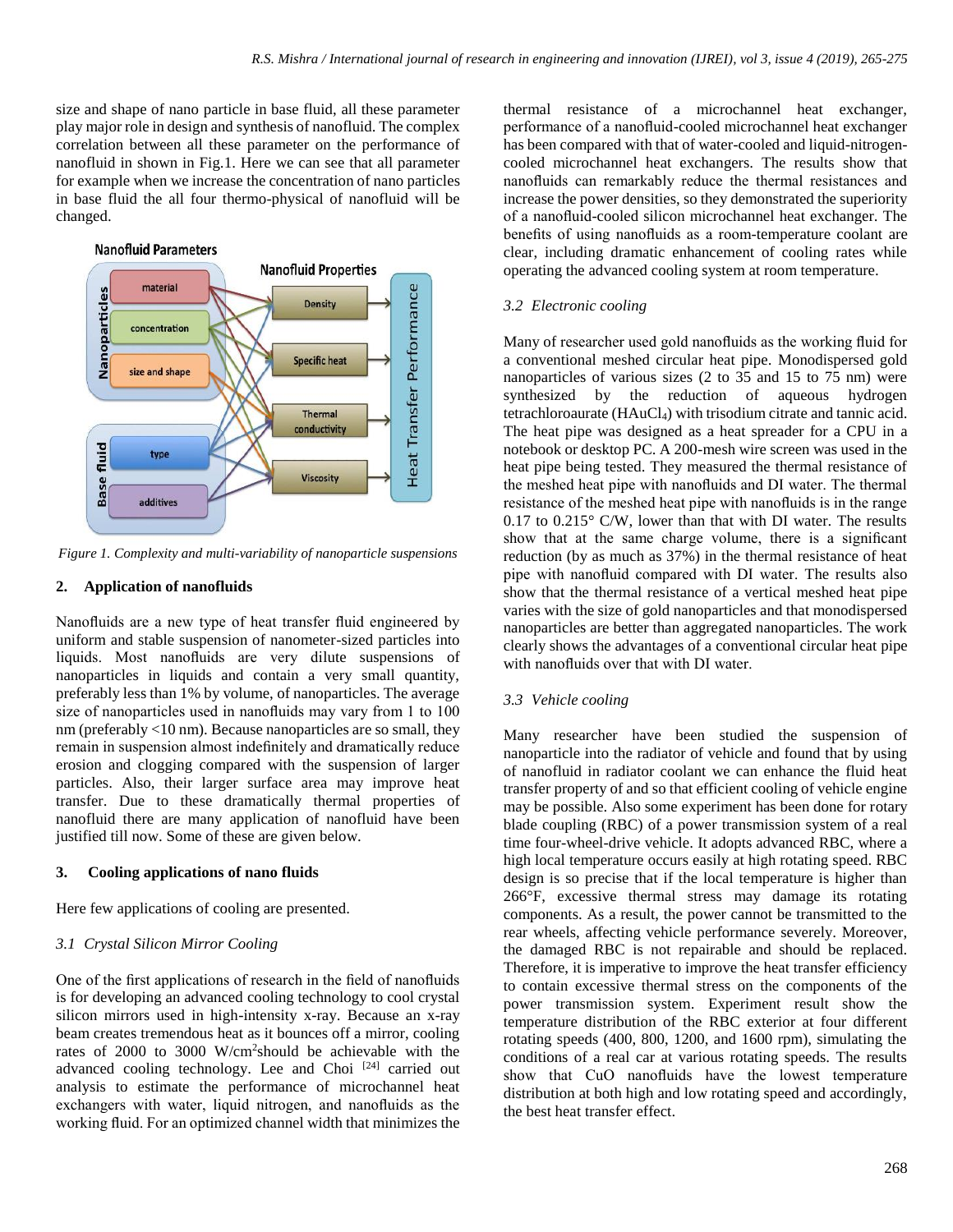#### *3.4 Transformer Cooling*

The power generation industry is interested in transformer cooling application of nanofluids for reducing transformer size and weight. The ever-growing demand for greater electricity production will require upgrades of most transformers at some point in the near future at a potential cost of millions of dollars in hardware retrofits. The increased thermal transport of transformer oils translates into either a reduction in the size of new transformers at the same level of power transmitted or an increase in the performance of existing transformers. Keeping at the cutting edge of nanotechnology remains a top task for many companies and laboratories. Specifically, nanofluid-based transformer oil is likely to be the next-generation cooling fluid in transformers. The first key element in nanofluid technology is uniform dispersion of non-agglomerated nanoparticles. Homogeneity of the dispersion may be overcome by special mechanical dispersing techniques and the creative use of chemical dispersants. However, this goal is still challenging.

#### *3.5 Space and Nuclear System Cooling*

The ability to greatly increase the CHF, the upper heat flux limit in nucleate boiling systems, is of paramount practical importance to ultrahigh-heat-flux devices that use nucleate boiling, such as high-power lasers and nuclear reactor components. Therefore, nanofluids have opened up exciting possibilities for raising chip power in electronic devices or simplifying cooling requirements for space applications. Most of all, leading nuclear researchers are very much interested in the use of nanofluids with dramatically increased CHF values because it could enable very safe operation of commercial or military nuclear reactors.

### *3.6 Defense Applications*

A number of military devices and systems, such as high powered military electronics, military vehicle components, radars, and lasers, require high-heat-flux cooling, to the level of thousands of W/cm<sup>2</sup> . At this level, cooling with conventional heat transfer fluids is difficult. Some specific examples of potential military applications include power electronics and directed-energy weapons cooling. Since directed-energy weapons involve heat sources with high heat fluxes (>500 to 1000 W/cm<sup>2</sup>), cooling of the direct-energy weapon and associated power electronics is critical and is further complicated by the limited capability of current heat transfer fluids. Nanofluids also provide advanced cooling technology for military vehicles, submarines, and highpower laser diodes. It appears that nanofluid research for defense applications considers multifunctional nanofluids with added thermal energy storage or energy harvesting through chemical reactions.

### *3.7 Tribological Applications*

Nanofluid technology can help develop better oils and lubricants. Recent nanofluid activity involves the use of nanoparticles in lubricants to enhance tribological properties of lubricants, such as load-carrying capacity and anti-wear and friction-reducing

properties between moving mechanical components. In lubrication application it has been reported that surface-modified nanoparticles stably dispersed in mineral oils are very effective in reducing wear and enhancing load-carrying capacity.

### *3.8 Biomedical Applications*

Nanofluids was originally developed primarily for thermal management applications such as engine, microelectronics, and photonics. However, nanofluids can be formulated for a variety of other uses for faster cooling. Nanofluids are now being developed for medical applications, including cancer therapy. Traditional cancer treatment methods have significant side effects. Iron-based nanoparticles can be used as delivery vehicles for drugs or radiation without damaging nearby healthy tissue by guiding the particles up the bloodstream to a tumor with magnets. Nanofluids could also be used for safer surgery by cooling around the surgical region, thereby enhancing a patient's chance of survival and reducing the risk of organ damage. Other possible areas for the application of nanofluids technology include cooling a new class of super powerful and small computers and other electronic devices for use in military systems, airplanes, or spacecraft as well as for large-scale cooling. In the future, nanofluids could be used to maintain a high temperature gradient in thermoelectric that would convert waste heat to useful electrical energy. In buildings, nanofluids could increase energy efficiency without the need to use a more powerful pump, so saving energy in a HVAC system and providing major environmental benefits. In the renewable energy industry, nanofluids could be utilized to enhance heat transfer from solar collectors to storage tanks and to increase the energy density. To this must be added cooling for major process industries, including materials, chemical, food and drink, oil and gas, paper and printing, and textiles.

#### **4 Methods for improving thermal performances of vapour compression refrigeration systems**

To improve thermal performance of vapour compression refrigeration systems by improving:

- $\triangleright$  First law efficiency known as thermodynamic energetic efficiency in terms of COP (i.e. coefficient of performance) which is defined as the ratio of net refrigeration effect to the per unit power consumed. The first law analysis restricted to calculate only coefficient of performance of the systems
- $\triangleright$  Second law efficiency by using the concept of exergy. Second law efficiency is the exergy of the heat abstracted in to the evaporator from the space to be cooled and exergy of fuel is actual compressor work input.
- Exergy destruction ratio (EDR) in terms of exergy destruction ratio which can be defined as the total exergy losses by the system to the exergy of product (EDR\_System) or the total exergy losses by the system to the exergy of fuel (EDR\_Rational) by using of nanoparticles in vapour compression refrigeration systems.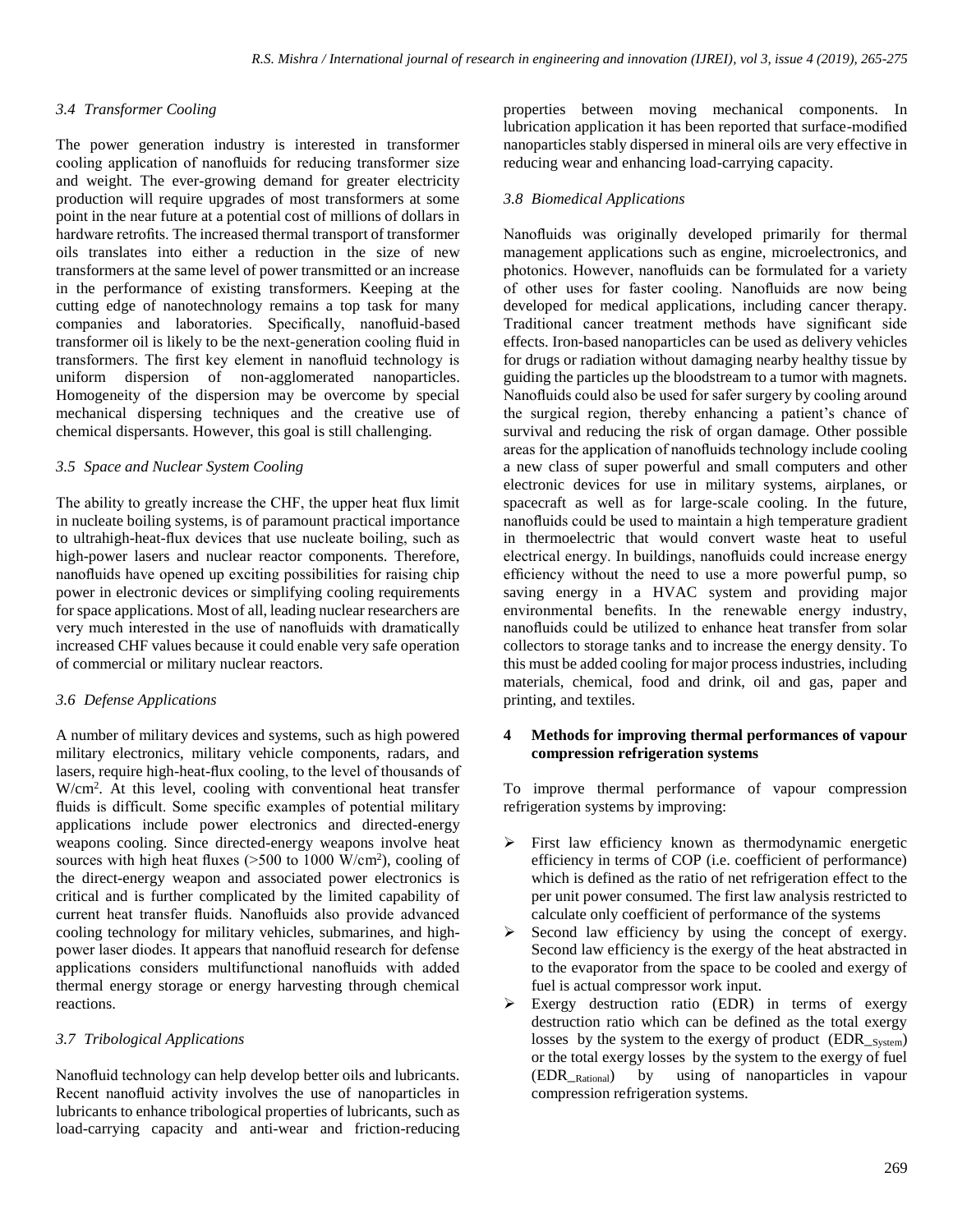Joaquin Navarro et al [1] investigated thermal performance analysis of vapour compression refrigeration cycle (system) using R1234yf as a replacement of R134a. In their work, they the performance of vapour compression refrigeration system using both the refrigerant R1234yf and R134a with presence of internal heat exchanger also without internal heat exchanger under a large range of operating condition. Experimental result is obtained with varying evaporator temperature and condenser temperature and use of internal heat exchanger. From their result C.O.P and cooling capacity decreased 13 and 6 % respectively when R134a is replaced by R1234yf. However the presence of internal heat exchanger can help to control the reduction about 6 and 2 % respectively. The experimental result agreed with the mathematical analysis of the system considering pressure drop negligible. Lee et al.[2]. They measured thermal conductivities of nanofluid at temperatures between 21 and 55°C, and the results were nothing less than miraculous. Over this small 34° C rise in temperature, the thermal conductivity enhancement was more than three times higher. With  $Al_2O_3$ , the enhancement increased from 2% to 10.8% at a 1% particle volume fraction and it went from 9.4% to 24.3% at a 4% particle-volume fraction. The same increase for CuO–water nanofluids was 6.5% to 29% for a 1% particle-volume fraction and 14% to 36% for a 4% particle fraction. This puts the entire phenomenological concept regarding nanofluids completely in perspective. In fact, all the theories proclaimed before this work was published crumpled at this observation because none of them could predict such a strong temperature effect. The other important observation from the preceding result is that at elevated temperatures, neither  $Al_2O_3$  nor CuO-based nanofluids comply with the Hamilton–Crosser model. This is because the model is completely insensitive to temperature variations between 21 and 55°C. This clearly indicates that agreement of the  $Al_2O_3$  nanofluids with the Hamilton–Crosser model[16]. Jwo et al. [3] investigated the replacement of polyester lubricant and R-134a refrigerant with mineral lubricant and hydrocarbon refrigerant. The mineral lubricant contains Al2O<sup>3</sup> nanoparticles to improve the lubrication and performance of heat-transfer. Their studies show that the R-134a at 60% and  $Al_2O_3$  0.1 wt % nanoparticles were optimum . Under these conditions, the consumption of power was reduced by 2.4%, and the C.O.P. was increased by 4.4%.

Peng et al.[4] investigated with an experiment that nucleates boiling heat transfer property of refrigerant/oil mixture containing diamond nano particles. The refrigerant used was R113 and the oil was VG68. They found out that the nucleate pool boiling heat transfer coefficient of R113/oil mixture with diamond nanoparticles is larger than the R113/oil mixture. They also proposed a general correlation for calculating nucleate boiling coefficient heat transfer of mixed refrigerant/oil with nanoparticles, which fully satisfies their experimental results.

Bi et al.[5] conducted an experimental study on the performance of a domestic refrigerator using  $Ti<sub>2</sub>O<sub>3</sub>$  -R600a nano refrigerant as working fluid. They showed that the  $Ti<sub>2</sub>O<sub>3</sub>$ -R600a system worked normally and efficiently in the refrigerator and an energy saving of 9.6%. They too cited that the freezing velocity of nano refrigerating system was more than that with pure R600a system. The purpose of this article is to report the results obtained from the experimental studies on a vapour compression system. Henderson et al.[6] conducted an experimental analysis on the flow boiling heat transfer coefficient of R134a (refrigerant) based nanofluids in a horizontal tube. They found excellent dispersion of CuO nanoparticle with R134a and POE oil and the heat transfer coefficient increases more than 100% over baseline R134a/POE oil results.

Bobbo et al.[7] conducted a study on the influence of dispersion of single wall carbon nanohorns (SWCNH) and  $Ti<sub>2</sub>O<sub>3</sub>$  on the tribological properties of POE oil together with the effects on the solubility of R134a at different temperatures. They showed that the tribological behavior of the base lubricant can be either improved or worsen by adding nanoparticles. On the other hand the nanoparticle dispersion did not affect significantly the solubility. Lee et al.[8]investigated the friction coefficient of the mineral oil mixed with 0.1 vol.% fullerene nanoparticles, and the results indicated that the friction coefficient decreased by 90% in comparison with raw lubricant, which lead us to the conclusion that nanoparticles can improve the efficiency and reliability of the compressor. Heriset al.[9] in their experiment they have examined the convective heat transfer coefficient through a circular tube maintaining temperature of tube wall for boundary condition for nanofluids consisting containing  $Al_2O_3$  and CuO oxide nanoparticles in water considering water as a base fluid. In the experiment they have chosen a tube having 6 mm diameter and length 1meter copper tube. Thickness of copper tube is taken 0.5 mm and another outer stainless steel tube having 32 mm diameter. In their experiment nanofluid flow inside the copper tube and saturated steam in the annuli section of the steel tube makes constant wall temp. The fluid after then goes to a heat exchanger where water was used for cooling the test chamber. The experimental result concluded that homogeneous model (single phase correlation of nanofluid) was not able to calculate enhancement of coefficient of heat transfer of nanofluid. The experimental result shows that the heat transfer coefficient predicted for CuO/water and  $Al_2O_3$  /water of homogeneous model were very close to each other but when they increase the vol. % concentration of nanoparticle much higher coefficient of heat transfer observed for Al<sub>2</sub>O<sub>3</sub>/water. They have concluded that the coefficient of heat transfer of nanofluid depend upon many factor such as nanoparticle diameter and thermal conductivity of nanoparticle, movement of nanoparticle suspension process of nano particle etc. Wang and Xie $[10]$ found that TiO<sub>2</sub> nanoparticles could be used as additives to enhance the solubility between mineral oil and hydrofluorocarbon (HFC) refrigerant. The refrigeration systems using the mixture of R134a and mineral oil appended with nanoparticles  $Ti<sub>2</sub>O<sub>2</sub>$ , possess to give best performance by returning more vol of lubricant oil return to the compressor, and had the similar performance compared to the systems using polyol-ester (POE) and R134a. In the present study the refrigerant selected is R600a and the nanoparticle is alumina. Isobutane (R600a) is more widely adopted in domestic refrigerator because of its better environmental and energy performances. In this paper, a new refrigerator test system was built up according to the National Standard of India. A domestic R600a refrigerator was selected.  $Al_2O_3-R600a$  nano-refrigerant was prepared and used as working fluid. The energy consumption test and freeze capacity test were conducted to compare the performance of the refrigerator with nano-refrigerant and pure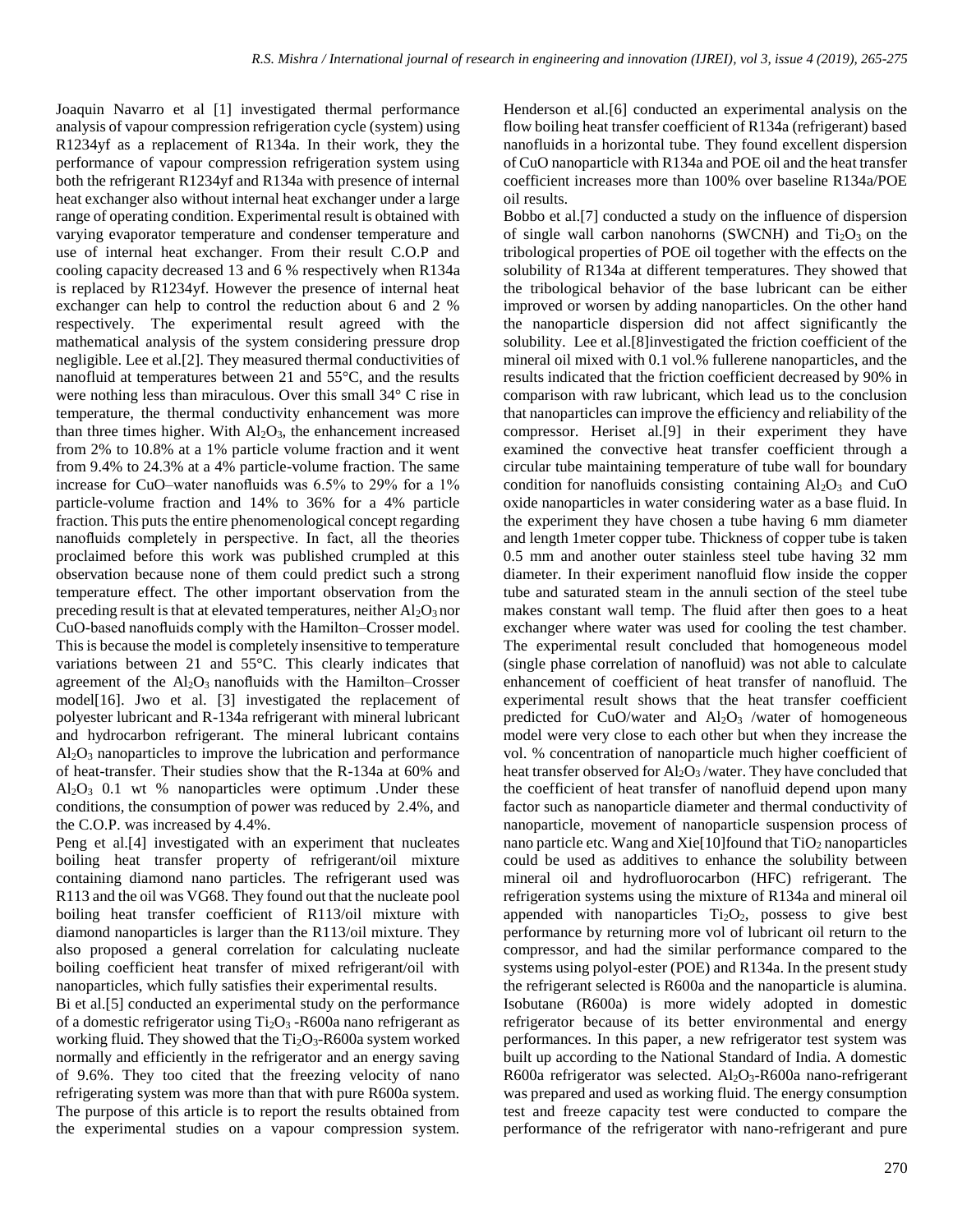refrigerant so as to provide the basic data for the application of the nanoparticles in the refrigeration system.

Y. He et al. [11] conducted an experiment to find out the behavior of nanofluid under laminar and turbulent flow. Their experiment consist a heating and cooling unit, a flow loop and a measurement unit. The test section consist a straight vertically oriented copper tube having 1834 mm length and 6.35 outer 3.97 mm inner diameter. In the experiment they heated the tube with help of 2 silicon rubber flexible heater. For the constant heat flux condition in the test section they provided a thermally insulated layer. For measurement the pressure drop 2 pressure transducer ware used. They have experimented the effect of Reynolds number nanoparticle size, concentration of nanopraticle in the base fluid. They concluded that suspension of nanoparticle into the host fluid the enhancement of thermal conductivity of base fluid may achieved and as well we go for decreasing particle size and increasing concentration the enhancement increases. Thus the nanoparticle concentration and particle size paly major role in enhancement of thermal conductivity of base fluid in both turbulent and laminator flow. They have also concluded that the pressure drop by using nanofluid were close to the base fluid. Hwang et al.,[12] investigated the convective heat transfer coefficient of  $Al_2O_3$  /water based nanofluid. In their experiment nanofluid considered flowing through circular tube having 1.812 mm inside diameter and maintaining constant heat flux for fully developed laminar regime. Al<sub>2</sub>O<sub>3</sub> /water based nanofluids with various volume % concentration 0.01% to 0.3% are manufactured with two-step method. They have also obtained the thermo physical property of nanofluid such as density, viscosity, heat capacity and thermal conductivity. They have concluded that the convective heat transfer coefficient enhancement occurs with 0.01 and 0.3 vol % concentration of nanoparticle in fully developed laminar regime and heat transfer enhancement about 8 % obtained under the same Reynolds number of base fluid. They also concluded that enhancement in heat transfer coefficient were much higher that the thermal conductivity enhancement at the same vol % concentration of nanoparticle. Mahbubul and Saadah [13] investigated the thermal performance of  $Al_2O_3/R134a$  nano refrigerant C.O.P. of nano refrigerant increased about 15% and thermal conductivity about 28.8 %, dynamic viscosity about 13.68 % and density of nano refrigerant about 11 % compare to the pure refrigerant . in their study they have considered uniformly mass flux of nano refrigerant in a horizontal smooth tube.

Xuan and Li [14] were first to show a significant increase in the turbulent heat transfer coefficient. They found that at fixed velocities, the heat transfer coefficient of nanofluids containing Cu nanoparticles at 2.0 vol% was improved by as high as 40% compared to the host water. The Dittus–Boelter correlation failed to obtain the improved experimented heat transfer behavior of nanofluids. Recent unpublished work shows that the effect of particle size and shape and dispersion becomes predominant in enhancing heat transfer in nanofluids. Even greater heat transfer effects are expected for nanofluids produced by the one-step process. Therefore, there is great potential to "engineer" ultraenergy-efficient heat transfer fluids by choosing the nanoparticle material as well as by controlling particle size, shape, and dispersion. Murshedet al.[15] carried out experiments with

spherical and rod-shaped TiO<sub>2</sub>nanoparticles. The spherical particles were 15 nm in diameter and the rod-shaped particles were 10 nm in diameter and 40 nm in length. The base fluid was deionized water. The measurement method was transient hot wire. It should be mentioned here that they used oleic acid and cetyltrimethyl ammonium bromide (CTAB) surfactants (0.01 to 0.02 vol %). They maintained a nearly neutral (pH 6.2 to 6.8) suspension. For the first time, a nonlinear correlation between the volume fraction and conductivity enhancement was observed here at lower concentrations. This is interesting with respect to the temperature effect and pure metallic particles. They found that the conductivity enhancement was higher for rod-shaped particles than for spherical particles. Enhancement up to 29.7% was found with 5% spherical particles and up to 32.8% with rod-shaped particles. They attributed this to the higher shape factor  $(n=6)$  of the rods than of the spheres  $(n=3)$  in the Hamilton–Crosser model [16]. Kulkarni et al., [17] investigated the heat transfer performance also fluid dynamics performance of nanofluids using  $SiO<sub>2</sub>$  nanoparticle suspended in the ration of 60:40 weight % in to the EG/water mixture. A test section they have taken for this experiment having copper tube 3.14 mm inside and 4.76 mm outer diameter and 1m length. To measure the wall temperature they fitted 6 no. of thermocouple on surface of the copper tube along the length, the outlet and inlet temperature measurement they used 2 thermocouple at the outlet and inlet section respectively. To isolate the thermal heat transfer two plastic fitting ware provided at the inlet and outlet section respectively. To obtain the constant heat flux four strip heater were used. The whole test section was insulated with 10 cm fiber glass to reduce the heat loss from the test section to the ambient. To maintain the constant inlet temperature of fluid four shell and tube type heat exchanger with counter flow were used. In their experiment they have investigated the effect of enhancement of convective heat transfer of nanofluid with diameter of nanoparticle 20nm, 50nm and 100nm in the turbulent region by increasing volume concentration of nanoparticle and pressure drop recorded when they increase the concentration of nanoparticle in the nanofluid. Sharma et al.,<sup>[18]</sup> investigated to evaluate friction factor and heat transfer coefficient with a inserted twisted tape in the flow region of tube with  $Al_2O_3$  nanpfluid they have consider a test section of L/D ration 160 and 1.5m length. For uniform heating test section were wrapped with 1 Kw .The aluminum strip having 0.018mm width and 1mm thick are used. Test section is subjected to 180° twist br holding both end of test section in lathe machine obtaining 5, 10 and 15 twist ratio. The result show enhancement in heat transfer coefficient with  $Al_2O_3$  nanoparticle into the base fluid compare to the base water. The heat transfer coefficient was 23.7 % higher that the water at Reynolds number 9000.

Yu et al., [19] investigated the heat transfer coefficient of silicon carbide nanoparticle having diameter 170nm and 3.7 vol % suspended into the pure water and found that an increment in heat transfer coefficient about 50-60 % compared to host fluid.their test section was stainless steel tube with 4.76 mm outside diameter and 2.27 inside diameter. Their test rig have heat exchanger flow meter horizontal tube. Pre heater as a closed loop system. They concluded that enhancement is 14-32 % higher that the predicted value for single phase turbulent correlation of heat transfer. Also they found that the pressure loss is little lower than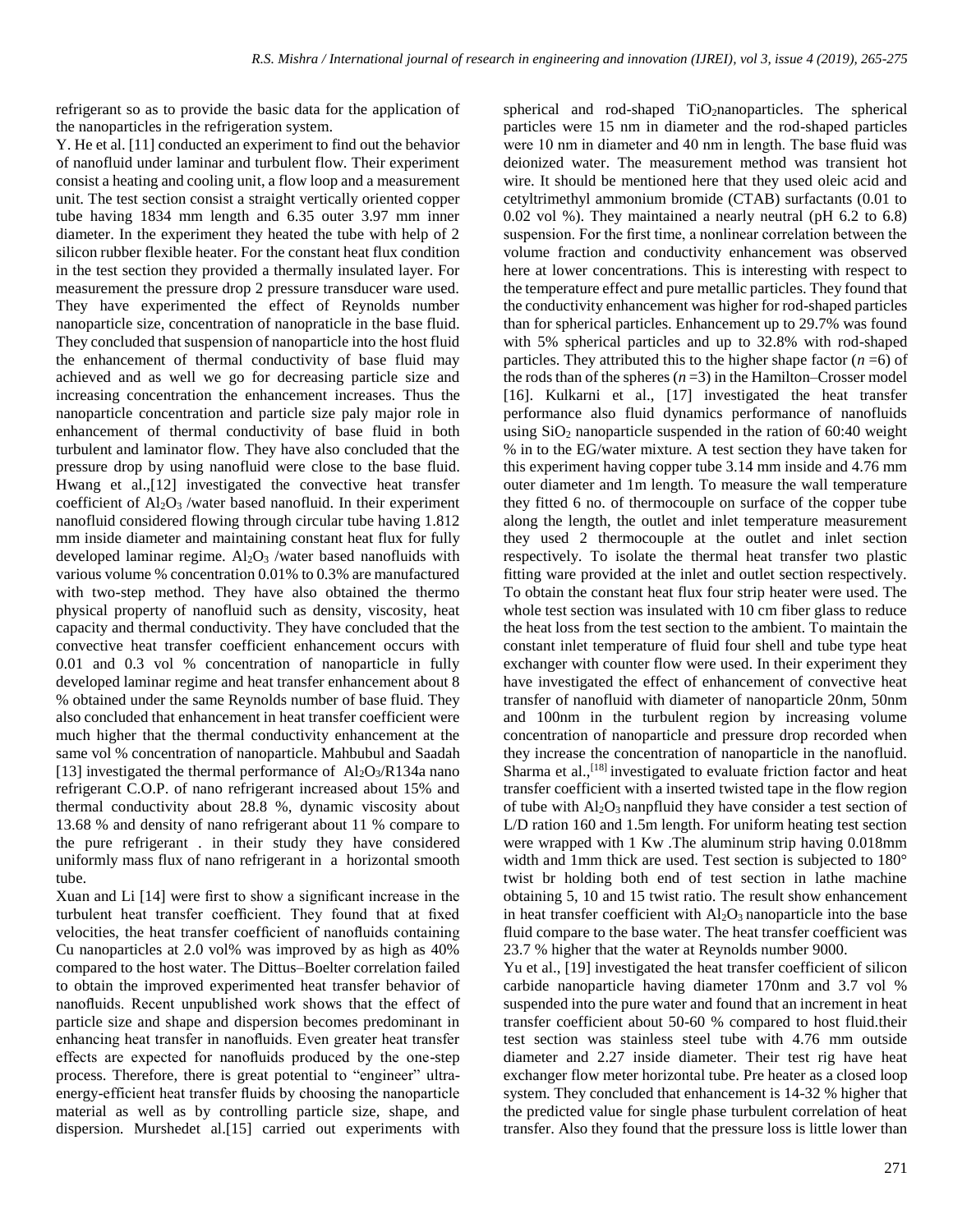the  $Al_2O_3$  water nanofluid. Torii and Yang [20] investigated the heat transfer coefficient of suspended diamond nanoparticle into the host fluid by maintaining constant heat flux. Their test section contain a flow loop, a digital flow meter, a pump, a reservoir and a tank. The test is prepared stainless steel tube having 4.3 mm outer diameter 4.0 mm inner diameter and 1000 mm length. The whole is heated with a dc electrode heater considering joule heating. They reported that (i) the heat transfer performance of nanofluid increases with the suspension of diamond nano particle into the water compared to pure water. (ii) Reynols number variation influence the enhancement occurs in heat transfer coefficient.

Rea et al., [21] investigated the heat transfer coefficient and viscous pressure loss for Al2O<sup>3</sup> /water and zirconia-water nanoparticle based nanofluid flowing loop. The stainless steel vertical heated test section considered having outer diameter of 6.4 mm, an inner diameter of 4.5 mm and 1.01 m length. The test section 8 T type thermocouples sheathed and insulated electrically and soldered onto the outside wall of the tube along axial direction 5, 16, 30,44, 58, 89 and 100 cm from heated inlet section of the test facility. To measure the fluid temperatures Two same T-type thermocouples were inserted into the flowing passage of the channel after and before of the test section. They observed that the heat transfer coefficients increased 17% and 27%, in fully developed region compare to base water. The heat transfer of zirconia–water nanofluid increases by approx 2% at 1.32 vol.% in the inlet region and 3% at 1.32 vol % in the fully developed region.

The observed pressure loss for nanofluids was higher than the base water having good agreement with predicted model for laminar flow. Faulkner et al. [22] conducted fully developed laminar convection heat transfer tests and made the startling discovery that water-based nanofluids containing CNTs provide significant enhancements to the overall heat transfer. First, the heat transfer coefficient of the nanofluids increase with Reynolds number. The heat transfer coefficient of the nanofluid were roughly twice those of plain water at the upper end of the Reynolds number range tested, and it appears that this enhancement will continue to increase with larger Reynolds numbers. Second, nanofluids outperform water, but nanofluids with low particle concentrations  $(1.1 \text{ vol})$  perform better than those with higher concentrations (2.2 and 4.4 vol%). This is an unexpected and, indeed, counterintuitive result. This negative concentration dependence of the heat transfer enhancement could be due partially to the interaction between particles. Faulkner et al. [22] also proposed that the pseudo turbulence induced by rolling and tumbling CNT agglomerates in a microchannel results in micro scale mixing, which enhances the laminar heat transfer coefficient. Since heat transfer applications operate over a wide range of Reynolds numbers and heat fluxes, additional work is needed to develop nanofluids that can provide the most significant benefit to specific heat transfer applications.

Wen and Ding [24] were first to study the laminar entry flow of nanofluids and showed a substantial increase in the heat transfer coefficient of water-based nanofluids containing  $\gamma$ -Al<sub>2</sub>O<sub>3</sub> nanoparticles in the entry region and a longer entrance length for the nanofluids than water. Also in 2006 they have studied the laminar entry flow of water-based nanofluids containing multiwall carbon nanotubes (CNT nanofluids). For nanofluids containing only 0.5 wt% Carbon nano tubes, the maximum convective heat transfer coefficient enhancement reaches above 350% at Re equal to 800. Such a higher enhancement could not be considered purely for thermal conductivity enhancement. They proposed possible mechanisms such as thickness of thermal boundary layer, particle rearrangement, due to the presence of carbon nanotubes, and very high aspect ratio of Carbon nano tubes. Eastman et al. [25] investigated the pool boiling heat transfer characteristics of R11 refrigerant with TiO2 nanoparticles and showed that the heat transfer enhancement reached 20% at a particle loading of 0.01 g/L. Mishra et al**.** [26] experimentally evaluated the performance of a vapour compression refrigeration system by using Cu, Al2O3, CuO and TiO<sup>2</sup> based nano refrigerants in the primary circuit. The experimental results showed that the C.O.P of the system using  $Al_2O_3/R134a$  nano refrigerant was enhanced by 35% which was highest among all other nano refrigerants. Sabareesh et al. [12] experimentally investigated 17% increase in COP by using 0.01% by volume concentration TiO2 nano fluid in VCRS as a lubricant additive.

Sabareesh et al. [27] experimentally investigated 17% increase in COP by using  $0.01\%$  by volume concentration TiO<sub>2</sub> nano fluid in VCRS as a lubricant additive.

Sajadi A.R. et.al.[28], experimentally investigated turbulent convective heat transfer coefficient and pressure drop of TiO<sup>2</sup> dispersed in water nano fluid in the circular tube and also compared experimental results with correlation of Nusselt number and not concluded that how much (%) convective heat transfer coefficient increased.

Huang Dan , et.al. [29], observed the effect of hybrid nano fluid mixture  $Al_2O_3$  in the plate heat exchanger and found that convective heat transfer coefficient is increased as compared without nano fluid. Lots of researches have been done and going on based on the performance evaluation of various metallic/ nonmetallic nanoparticle suspended into the conventional fluid to enhance the heat transfer property of base fluid. Also some theoretical analysis of suspension of nanoparticle  $Al_2O_3$  in conventional refrigerant. On the other hand the performance of vapour compression cycle based chiller facility using nano refrigerant yet to be analyzed with different type, concentration and diameter of nanoparticle. Such as  $TiO<sub>2</sub> CuO$  nanoparticle suspension into conventional refrigerant with different concentration and diameter are yet to be analyzed and also effect of variation of concentration and nanoparticle diameter on the performance of vapour compression refrigeration system is yet to be analyzed. The effect of changing input parameter of VCRS using nano refrigerant also required. The idea of Suspension nanoparticle into conventional refrigerant and theoretical analysis of VCRS using nano refrigerant is proposed after going through the research work and literature review.

Lots of researches have been done and going on based on the performance evaluation of various metallic/ nonmetallic nanoparticle suspended into the conventional fluid to enhance the heat transfer property of base fluid. Also some theoretical analysis of suspension of nanoparticle  $Al_2O_3$  in conventional refrigerant. On the other hand the performance of vapour compression cycle based chiller facility using nano refrigerant yet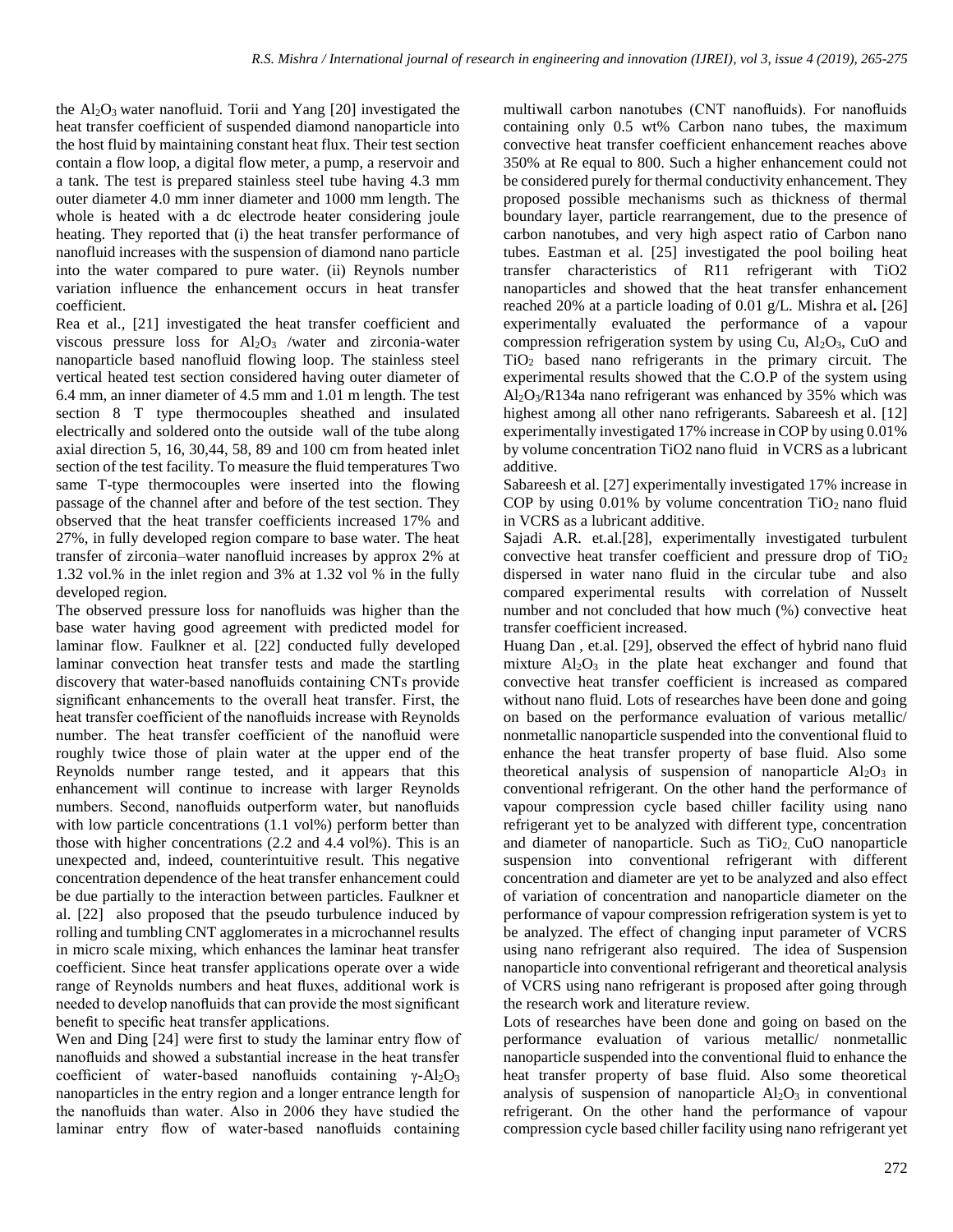to be analyzed with different type, concentration and diameter of nanoparticle. Such as  $TiO<sub>2</sub>$  CuO nanoparticle suspension into conventional refrigerant with different concentration and diameter are yet to be analyzed and also effect of variation of concentration and nanoparticle diameter on the performance of vapour compression refrigeration system is yet to be analyzed. The effect of changing input parameter of VCRS using nano refrigerant also required. The idea of Suspension nanoparticle into conventional refrigerant and theoretical analysis of VCRS using nano refrigerant is proposed after going through the research work and literature review. The study of above literatures and many others not mentioned in the description presents following points.

Thermodynamic analysis of different refrigeration systems have been carried out using various combinations of condensers and evaporators. Performance analysis to be done also employing different refrigerants and its combination/mixture.

It has been concluded that different kinds of nanoparticles are used or mixed with the coolant fluid already in use and gives positive out-come. But almost none of the literature represents use of nanoparticle suspended into the pure refrigerant for use in the vapour compression refrigeration based chiller facility with direct suspension of nanoparticle. Also none of the literature shows the theoretical analysis of  $1<sup>st</sup>$  law and  $2<sup>nd</sup>$  law of thermo dynamics by using nano refrigerant in VCRS based chiller facility. Based on the literature it was observed that investigators have gone through detailed first law analysis in terms of coefficient of performance and second law analysis in term of exergetic efficiency of simple vapour compression refrigeration system with single evaporator. Investigators also analyzed the effect of nanofluids on simple vapour compression cycle in the term of pool boiling, thermal conductivity improvement etc. However the investigators did not go through the irreversibility analysis in terms of exergy destruction ratio using energy generation concept (i.e. second law analysis of vapour compression refrigeration systems.

#### **5 Results and Discussions**

The following input values have been taken for numerical computations

- (i) Mass flow rate of brine flow in the secondary circuit of evaporator is ranging from 0.006 (kg/sec) to 0.01 (Kg/sec)
- (ii) Mass flow rate of water flow in the secondary circuit of condenser is ranging from 0.006 (kg/sec) to 0.01 (Kg/sec)
- (iii) Inlet brine flow temperature in the secondary circuit of evaporator is 27°C
- (iv) Inlet water flow temperature in the secondary circuit of evaporator is 27°C
- (v) Inlet pressure of brine evaporator temperature=2 (bar)
- (vi) Inlet pressure of water flow in condenser temperature=2 (bar)
- (vii) Length of evaporator heat exchanger= 0.72 m
- (viii) Length of condenser heat exchanger= 1.2 m
- (ix) Air pressure= 1.05 (bar)

The properties of nano fluid is computed as shown in table-2.

| Table 2: Properties of nanomixed fluid obtained in vapour compression |
|-----------------------------------------------------------------------|
| <i>refrigeration systems</i>                                          |

| <b>Performance Parameters</b>                       | $\overline{\phantom{a}}$<br>Copper<br>Oxide | $Al_2O_3$ | TiO <sub>2</sub> |
|-----------------------------------------------------|---------------------------------------------|-----------|------------------|
| Effective mixture<br>Density $(kg/m^3)$             | 13.93                                       | 1145      | 1155             |
| Effective mixture<br>specific heat $(J/KgK)$        | 2965                                        | 3590      | 3558             |
| Effective mixture<br>thermal conductivity<br>(W/mK) | 31.33                                       | 16.62     | 9.727            |
| Effective mixture<br>viscosity                      | 0.003653                                    | 0.003653  | 0.003653         |
| Prandtl Number of nano<br>Mixture                   | 0.3457                                      | 0.7795    | 1.336            |
| Effective mixture<br>Density $(Kg/m^3)$             | 1393                                        | 1145      | 1155             |

Table-3 shows the variation of Reynold number in the capillary tube using different nanomaterials mixed in R718 fluid flowing in the secondary circuit of evaporator and it is found that higher Reynold number was observed using copper oxide and lowest by using  $TiO<sub>2</sub>$ . It is also found that the improvements in Reynold number by using copper oxide is 47.998%, 45.671% by using Al<sub>2</sub>O<sub>3</sub>and 42.263% by using TiO<sub>2</sub>. Similarly, Reynold number improvement in the condenser tube is 3.222%. Using copper oxide,  $3.107\%$  using  $Al_2O_3$  and  $2.963\%$  using TiO<sub>2.</sub>

*Table-3: Variation of Reynold numbers with nanomaterials in vapour compression refrigeration systems*

| Reynold numbers   | Copper | $Al_2O_3$ | TiO <sub>2</sub> | Without |
|-------------------|--------|-----------|------------------|---------|
|                   | Oxide  |           |                  | nano    |
| Reynold number in | 27097  | 26671     | 26047            | 18309   |
| Capillary Tube    |        |           |                  |         |
| Reynold number in | 206819 | 206601    | 206312           | 200375  |
| Condenser Tube    |        |           |                  |         |
| Reynold number of | 104.3  | 104.3     | 104.3            | 104.3   |
| brine flow        |        |           |                  |         |

*Table 4: First law efficiency in terms of coefficient (COP), second law efficiency (exergetic efficiency), and other performance parameters of vapour compression refrigeration systems using R134a ecofriendly* 

| refrigerant                                                                        |                 |           |                  |                 |
|------------------------------------------------------------------------------------|-----------------|-----------|------------------|-----------------|
| <b>Performance Parameters</b>                                                      | Copper<br>Oxide | $Al_2O_3$ | TiO <sub>2</sub> | Without<br>Nano |
| efficiency<br>First<br>Law<br>$(COP)$ _Actual                                      | 3.507           | 3.477     | 3.432            | 2.960           |
| <b>Exergetic Efficiency</b>                                                        | 0.3923          | 0.3892    | 0.3842           | 0.3436          |
| Over All evaporator heat<br>transfer coefficient $U_{Eva}$<br>(W/m <sup>2</sup> K) | 1380.01         | 1320.01   | 1239.0           | 664.62          |
| Over All Condenser heat<br>coefficient<br>transfer<br>$U_{\text{cond}}(W/m^2K)$    | 717.61          | 714.01    | 708.64           | 644.56          |

Table-4 shows the variation of first law performance in terms of coefficient of performance using different nanomaterials mixed in R718 fluid flowing in the secondary circuit of evaporator and it is found that higher COP was observed using copper oxide and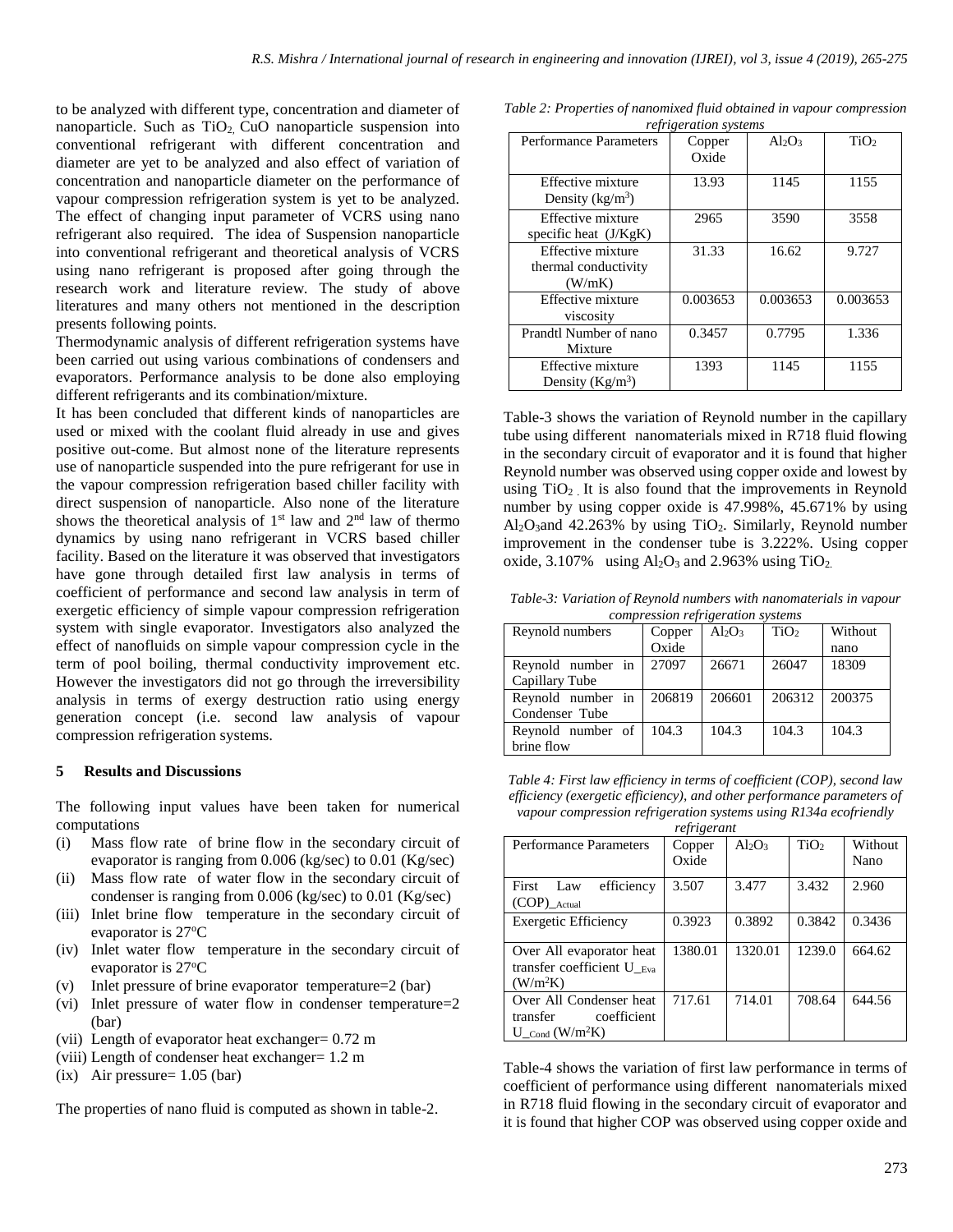lowest by using  $TiO<sub>2</sub>$ . It is also found that the improvements in COP by using copper oxide is 18.4797 %, 17.4662% by using  $Al_2O_3$  and 15.946% by using TiO<sub>2</sub>. Similarly second law improvement in the condenser tube is 13.9292% using Copper oxide, 12.9425% using  $Al_2O_3$  and 11.492% using TiO<sub>2</sub>. Similarly the variation in evaporator heat transfer is also shown in Table-5 and percentage improvement using copper oxide is,  $Al_2O_3$  and  $TiO<sub>2</sub>$  is also shown in Table-5 respectively.

|                                 | $\ldots$ . The complete state $\ldots$ is the second form of $\ldots$ |             |            |                  |
|---------------------------------|-----------------------------------------------------------------------|-------------|------------|------------------|
| % Improvement in the            |                                                                       | CuO         | $Al_2O_3$  | TiO <sub>2</sub> |
| <b>Performance Parameters</b>   |                                                                       |             |            |                  |
| First law Efficiency            |                                                                       | 18.479      | 17.466     | 15.95            |
| Second law Efficiency           |                                                                       | 13.9292     | 12.9425    | 11.492           |
| <b>Exergy Destruction Ratio</b> |                                                                       | $(-) 6.071$ | $(-) 6.83$ | $(-) 6.058$      |
| Evaporator                      | Overall heat                                                          | 107.656     | 98.6276    | 86.44            |
|                                 | transfer coefficient $(W/m2K)$                                        |             |            |                  |
| Condenser                       | Overall<br>heat                                                       | 11.239      | 10.7732    | 9.942            |
|                                 | transfer coefficient $(W/m^2K)$                                       |             |            |                  |
| Isentropic                      | Efficiency<br>of                                                      | 0.8169      | 0.8131     | 0.8094           |
| compressor                      |                                                                       |             |            |                  |
| Volumetric                      | Efficiency<br>of                                                      | 0.6299      | 0.6289     | 0.6275           |
| compressor                      |                                                                       |             |            |                  |

*Table 5: Improvement in performance parameters Vapour compression refrigeration systems using R-134a ecofriendly refrigerants*

#### **6 Conclusions**

The following conclusions were taken from present investigation

- (i) Improvement in the first law efficiency in terms of coefficient of performance using copper oxide (CuO) is18.479%
- (ii) Improvement in the first law efficiency in terms of coefficient of performance using  $Al_2O_3$  is 17.466%
- (iii) Improvement in the first law efficiency in terms of coefficient of performance using  $TiO<sub>2</sub>$  is 15.95%
- (iv) Improvement in the evaporator overall heat transfer coefficient using copper oxide (CuO) is107.656%
- (v) Improvement in the evaporator overall heat transfer coefficient using  $Al_2O_3$  is 98.6276%
- (vi) Improvement in the evaporator overall heat transfer coefficient using  $TiO<sub>2</sub>$  is 86.44%
- (vii) Improvement in the condenser overall heat transfer coefficient using copper oxide (CuO) is11.239%
- (viii) Improvement in the condenser overall heat transfer coefficient using  $Al_2O_3$  is 10.773%
- (ix) Improvement in the condenser overall heat transfer coefficient using TiO<sub>2</sub> is9.942%
- (x) Improvement in the second law (exergetic)efficiency using copper oxide (CuO) is13.929 %
- (xi) Improvement in the second law (exergetic)efficiency using  $Al_2O_3$  is 12.9425 %
- (xii) Improvement in the second law (exergetic)efficiency in terms of coefficient of performance using  $TiO<sub>2</sub>$  is11.492%

#### **References**

[1] Joaquin Navarro, Francisco, Angel, 2013. Experimental analysis of internal heat exchanger influence on vapour compression system performance working with R1234yf as drop in replacement of R134a. Applied thermal Engineering, 59, 153-161.

- [2] Lee K, Hwang YJ, Cheong S, Kwon L, Kim S, Lee J. [2009]Performance evaluation of nano-lubricants of fullerene nanoparticles in refrigeration mineral oil. Curr Appl Phys;9:128–31.
- [3] Jwo et.al, [2009]. Effect of nano lubricant on the performance of Hydrocarbon refrigerant system. J. Vac. Sci. Techno. B, Vol.27, No. 3, pp. 1473-1477
- [4] Hao Peng et.al.,[2010]. Nucleate pool boiling heat transfer characteristics of refrigerant/oil mixture with diamond nanoparticles. International Journal of Refrigeration, Vol.33, pp. 347-358.
- [5] Shengshan Bi, Performance of a Domestic Refrigerator using TiO2-R600a nano-refrigerant as working fluid, Int J of Energy Conservation and Management, Vol. 52, 2011, 733-737.
- Henderson et al. (2010) Experimental analysis on the flow boiling heat transfer of R134a based nanofluids in a horizontal tube. IJHMT , Vol. 53, pp. 944-951.
- [7] Bobbo S. et.al, 2010. Influence of nanoparticles dispersion in POE oils on lubricity and R134a solubility. International Journal of Refrigeration, Vol.33, pp. 1180-1186.
- [8] Lee K, Hwang YJ, Cheong S, Kwon L, Kim S, Lee J. Performance evaluation of nano-lubricants of fullerene nanoparticles in refrigeration mineral oil. Curr Appl Phys 2009;9:128–31.
- [9] S.Z. Heris, S.G. Etemad, M.N. Esfahany, Experimental investigation of oxide nanofluids laminar flow convective heat transfer, Int. Commun. Heat Mass Transf. 33 (2006) 529535.
- [10] Wang RX, Xie HB. A refrigerating system using HFC134a and mineral lubricant appended with N-TiO2(R) as working Fluids. In: Proceedings of the 4th international symposium on HAVC, Tsinghua University; 2003
- [11] Y. He, Y. Jin, H. Chen, Y. Ding, D. Cang, H. Lu, Heat transfer and flow behavior of aqueous suspensions of TiO2 nanoparticles (nanofluids) flowing upward through a vertical pipe, Int. J. Heat Mass Transf. 50 (2007) 2272-2281.
- [12] K.S. Hwang, S.P. Jang, S. U. S. Choi, [2009] Flow and convective heat transfer characteristics of water-based Al2O3 nanofluids in fully developed laminar flow regime, Int. J. Heat Mass Transf. 52 ,193-199.
- [13] I.M. Mahbubul, A.Saadah [2015] Thermal performance analysis of  $Al_2O_3$ R134a nanorefrigerant , international journal of heat and mass transfer 85, 1034-1040
- [14] Xuan, Y., and Q. Li (2003). Investigation on convective heat transfer and flow features of nanofluids, J. Heat Transfer, 125: 151–155.
- [15] Murshed S. M. S., K. C. Leong, and C. Yang [2005]. Enhanced thermal conductivity of TiO<sub>2</sub> water based nanofluids, Int. J. Therm. Sci., 44: 367– 373.
- [16] Hamilton, R. L., and O. K. Crosser [1962]. Thermal conductivity of heterogeneous two component systems, I & EC Fundam., 1(3): 187-191
- [17] D.P. Kulkarni, P.K. Namburu, H.E. Bargar, D.K. Das, [2008] Convective heat transfer and fluid dynamic characteristics of SiO2-ethylene glycol/water nanofluid, Heat Transf. Eng. 29 (12) 1027-1035
- [18] A. Sharma, S. Chakraborty, Semi-analytical solution of the extended Graetz problem for combined electro osmotically and pressure-driven microchannel flows with stepchange in wall temperature, Int. J. Heat Mass Transf. 51 (2008) 4875-4885.
- [19] W. Yu, D.M. France, D.S. Smith, D. Singh, E.V. Timofeeva, J.L. Routbort, Heat transfer to a silicon carbide/water nanofluid, Int. J. Heat Mass Transf 52 (2009) 3606-3612.
- [20] S.Torii, W.J. Yang, Heat transfer augmentation of aqueous suspensions of nanodiamonds in turbulent pipe flow, J. Heat Transf. 131 (2009) 043203- 1 - 043203-5.
- [21] U. Rea, T. McKrell, L.W. Hu, J. Buongiorno, Laminar convective heat transfer and viscous pressure loss of alumina-water and zirconia-water nanofluids, Int. J. Heat Mass Transf. 52 (2009) 2042-2048.
- [22] Faulkner, D. J., D. R. Rector, J. J. Davidson, and R. Shekarriz (2004). Enhanced heat transfer through the use of nanofluids in forced convection, Paper IMECE2004-62147, presented at the 2004 ASME International Mechanical Engineering Congress and RD&D Expo, Anaheim, CA, Nov. 13–19.
- [23] Wen, D., and Y. Ding (2004). Experimental investigation into convective heat transfer of nanofluids at the entrance region under laminar flow conditions, Int. J. Heat Mass Transfer, 47: 5181–5188.
- [24] Choi, S. U. S. [1995]. Enhancing thermal conductivity of fluids with nanoparticles, in Developments and Applications of Non-Newtonian